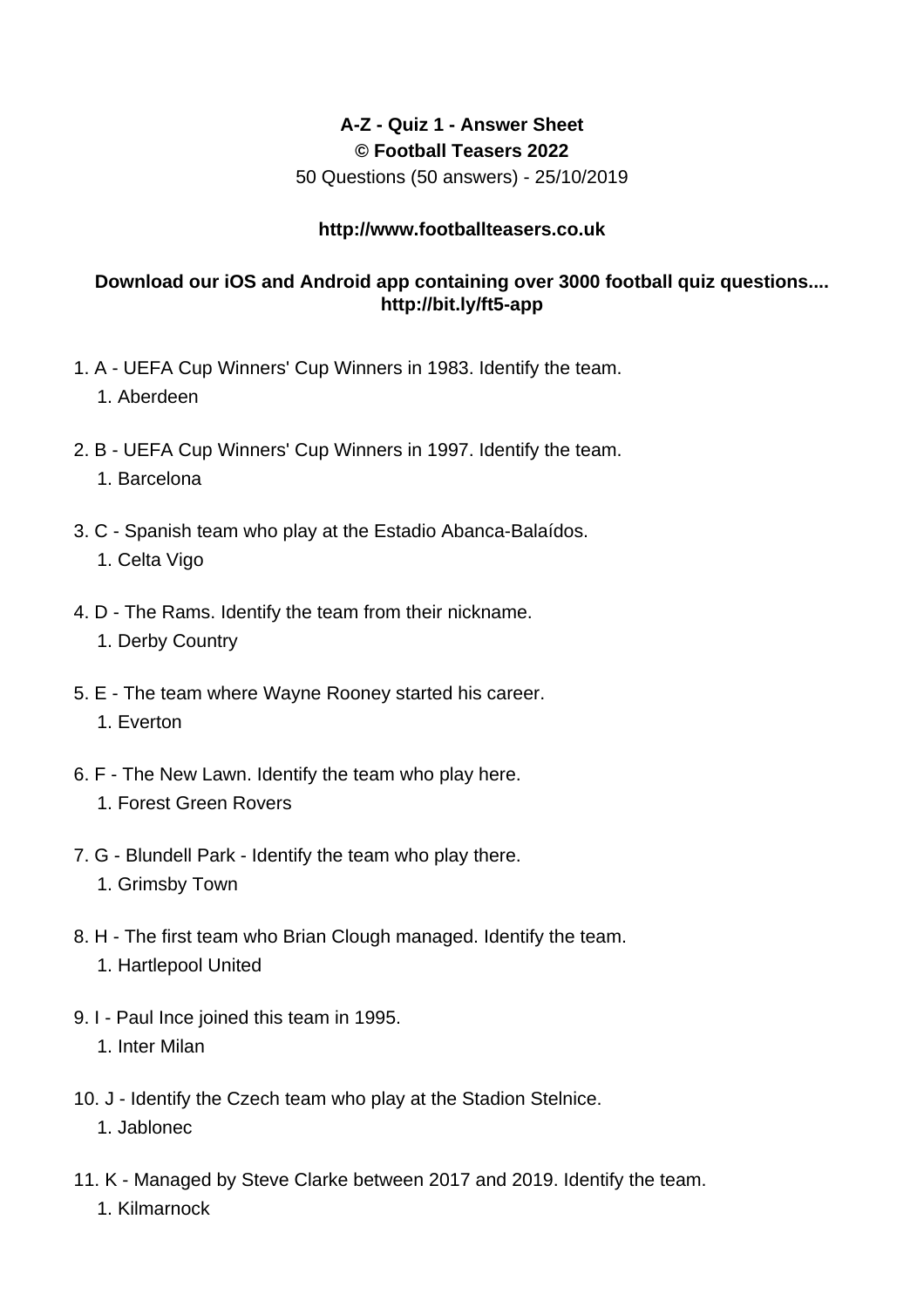12. L - Knocked out of the 2016-2017 Champions League by Atletico Madrid in the quarter finals. Identify the team.

- 1. Leicester City
- 13. M The first winners of the Premier League. Identify the team.
	- 1. Manchester United
- 14. N Alan Shearer signed for this team in 1996.
	- 1. Newcastle United
- 15. O Boundary Park Identify the team who play there.
	- 1. Oldham Athletic
- 16. I Part timers who famously knocked Celtic out of the 2000 Scottish Cup. 1. Inverness Caledonian Thistle
- 17. Q The nickname of Darlington FC.
	- 1. Quakers
- 18. R The Royals. Identify the team who play in Berkshire by their nickname. 1. Reading
- 19. S Broadhall Way. Identify the team who play there.
	- 1. Stevenage
- 20. T Finished 14th in the 1997-98 Premier League season. Identify the team. 1. Tottenham Hotspur
- 21. W Sponsored by T-Mobile in the 2004-2005 Premier League season. Identify the team. 1. West Bromwich Albion
- 22. X Greek team managed by Howard Kendall in 1994. 1. Xanthi
- 23. Y Huish Park. Identify the team who play there.
	- 1. Yeovil
- 24. Z Egyptian team who play at the Cairo International Stadium.
	- 1. Zamalek SC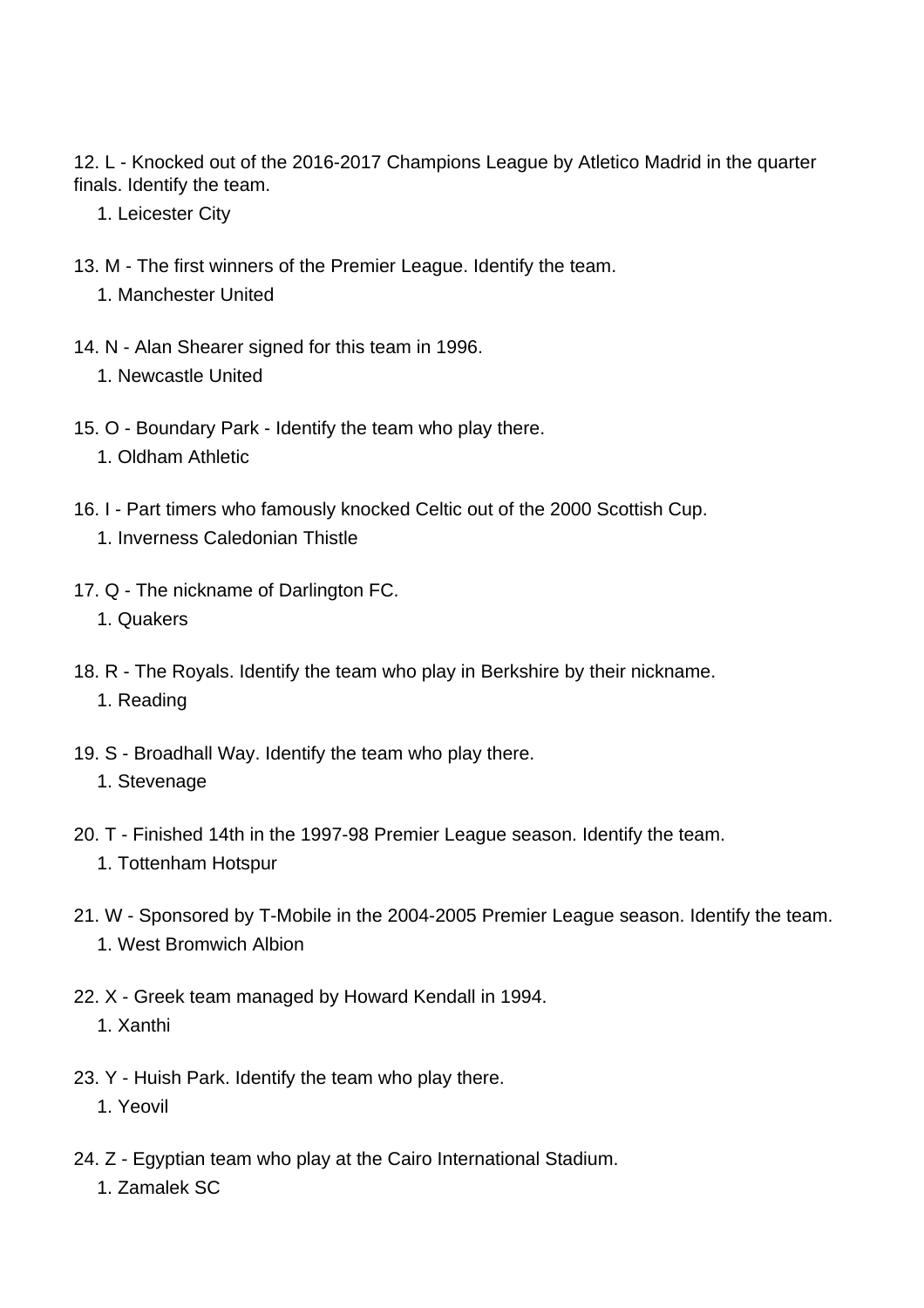- 25. A Managed Aston Villa between 1991 and 1994.
	- 1. Ron Atkinson
- 26. B PFA Players' Player of the Year in 1988.
	- 1. John Barnes
- 27. C Broke the World transfer record in 2000. 1. Hernan Crespo
- 28. D Managed Crystal Palace between 2003 and 2006. 1. Iain Dowie
- 29. E Dane who scored 10 Premier League goals in the 2014-2015 Premier League season. 1. Christian Eriksen
- 30. F Broke Everton's transfer record in 2008. 1. Marouane Fellaini
- 31. G Italian who managed Swansea City in 2016.
	- 1. Francesco Guidolin
- 32. H Scored a Premier League hat-trick for West Ham United in 2005. 1. Marlon Harewood
- 33. I Joined Sheffield Wednesday from PSV Eindhoven in 1994. 1. Klas Ingesson
- 34. J Played for Aston Villa, Notts County, Derby County, Everton and Sheffield United. 1. Tommy Johnson
- 35. K Scored in the 1992 European Cup Final and managed Everton in the Premier League. 1. Ronald Koeman
- 36. L One club man who was born in 1968.
	- 1. Matt Le Tissier
- 37. M Ex Chelsea defender who joined Wigan from Rennes in 2007. 1. Mario Melchiot
- 38. N Frenchman who won the League Cup in 2014.
	- 1. Samir Nasri